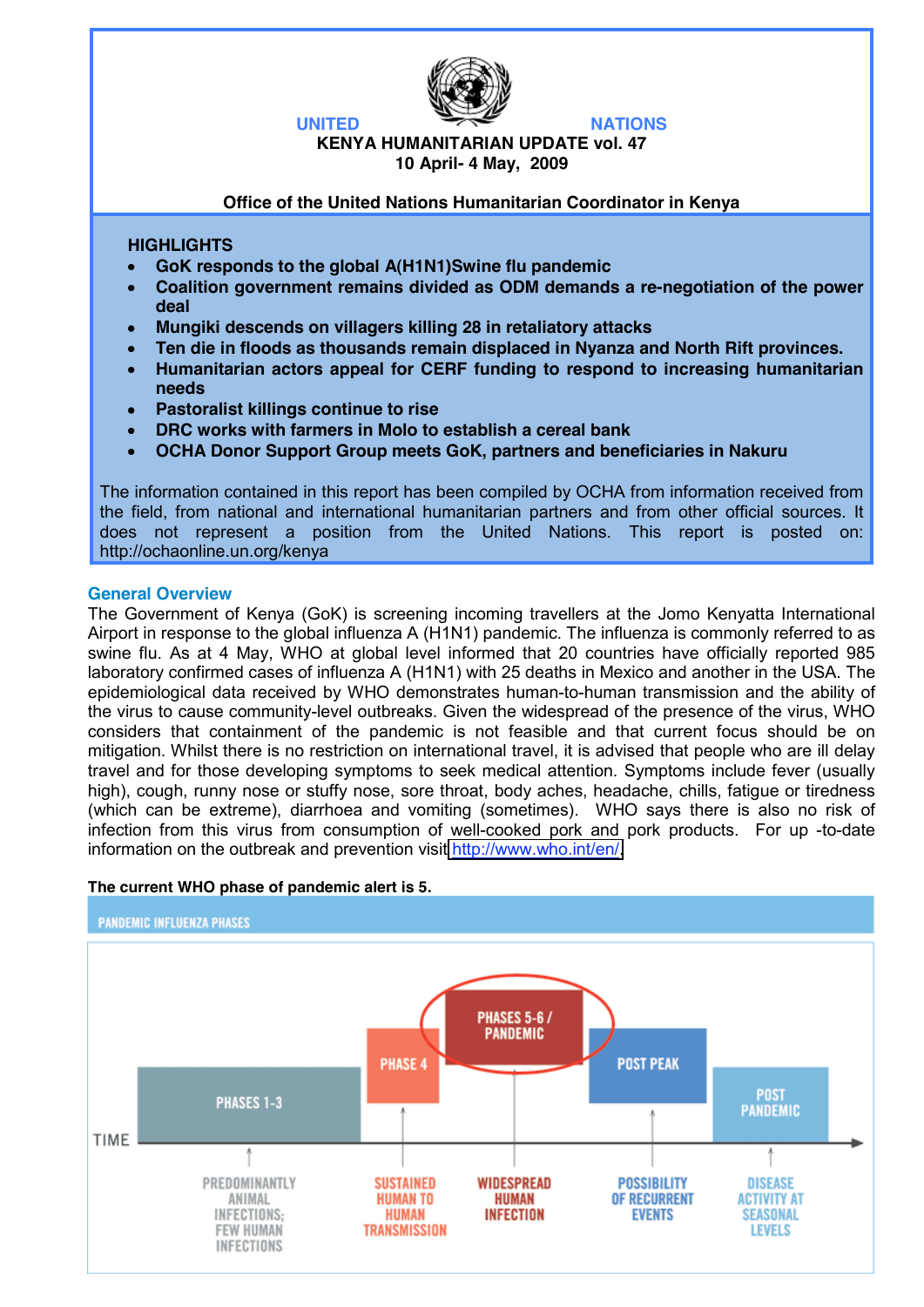Worldwide figures on confirmed cases and deaths as at 4 May 2009:-

| Country                         | <b>Confirmed laboratory cases</b> | <b>Deaths</b> |
|---------------------------------|-----------------------------------|---------------|
| <b>United States of America</b> | 226                               |               |
| Mexico                          | 590                               | 25            |
| Austria                         |                                   | 0             |
| Canada                          | 34                                | 0             |
| Germany                         | 3                                 | 0             |
| Israel                          | $\overline{2}$                    | 0             |
| <b>Netherlands</b>              |                                   | 0             |
| Hong<br>Kong<br>China,          | 1                                 | 0             |
| <b>Administrative Region</b>    |                                   |               |
| Costa Rica                      |                                   | 0             |
| Colombia                        |                                   | ი             |
| <b>Denmark</b>                  |                                   |               |
| Republic of Korea               |                                   | 0             |
| Switzerland                     |                                   | 0             |
| France                          | $\overline{2}$                    | ი             |
| El Salvador                     | $\overline{2}$                    | ი             |
| Ireland                         |                                   | 0             |
| New Zealand                     | 4                                 | 0             |
| Italy                           |                                   | 0             |
| Spain                           | 13                                | 0             |
| United Kingdom                  | $\overline{2}$                    | 0             |

Divisions in the coalition government deepened with ODM deciding to boycott cabinet meetings until their power sharing grievances are addressed. A cabinet meeting scheduled for 16 April was consequently called off. Mr Odinga is believed to have met President Mwai Kibaki on 15<sup>th</sup> April where the two agreed that the Grand Coalition Management Committee meet on 16 April. The Grand Coalition Management meeting was aimed at addressing issues tabled by ODM and Party for National Unity (PNU), at a retreat that fell apart on 4 April after the two sides disagreed on the agenda. The rift further deepened in the Coalition government as the ODM and PNU jostled for weeks over who leads Parliament's Business Committee. The Speaker of the National Assembly has ended the political stalemate by temporarily taking charge of that Committee himself.

Twenty eight (28) villagers in Gathaithi village in Nyeri district (Central province) were killed in cold blood by members of the outlawed Mungiki sect. Local media showed graphic images of slain bodies. The killings came one week after villagers (through vigilante groups) took the law into their own hands lynching to death seven suspected members of the Mungiki sect. The villagers ignored earlier warnings from the District Commissioner whom they accuse is slow to act when cases of extortion and killings have been brought to his attention. The outlawed Mungiki is a local militia that uses brutal methods to extort money from traders and force its ideology in Kenya. The Mungiki sect leader has been arrested and accused of ordering the killing of the 28 villagers. Police is on high alert after receiving information that the sect intensified its recruitment of youth. Oath taking is part of the initiation rituals that have to be undertaken by new comers. Police arrested six (6) youth who were allegedly part of 200 youth who took oath with the sect. Over 50 other youth were arrested in Nyeri town and another four (4) in Nyandarua North district as police continue their crack-down on the sect members.

Flash and river overflow floods have been experienced in Nyanza province in western part of Kenya



*roads and destroying crops and houses (photo by KRC)*

since 15<sup>th</sup> April 2009. Areas hard hit include those around River Nyando and River Nyalbiego – Awasi, Ayweyo, Magana, Sanda and Nyakach. According to Kenya Red Cross report issued on  $20<sup>th</sup>$  April, at least five people have been confirmed dead, several households displaced and homes and farms submerged in the affected areas. In Nyando, it is estimated that 8 houses were totally destroyed and 46 pit latrines submerged raising fear of possible escalation in the spread of cholera outbreak, which has affected the region since. Floods also led to the displacement of least 55 households in Ayweyo sub-location who camped at the Baptist church and Luora Primary River Nyalbiego overflows its banks making submerging School. In addition, 80 household displaced in Awasi have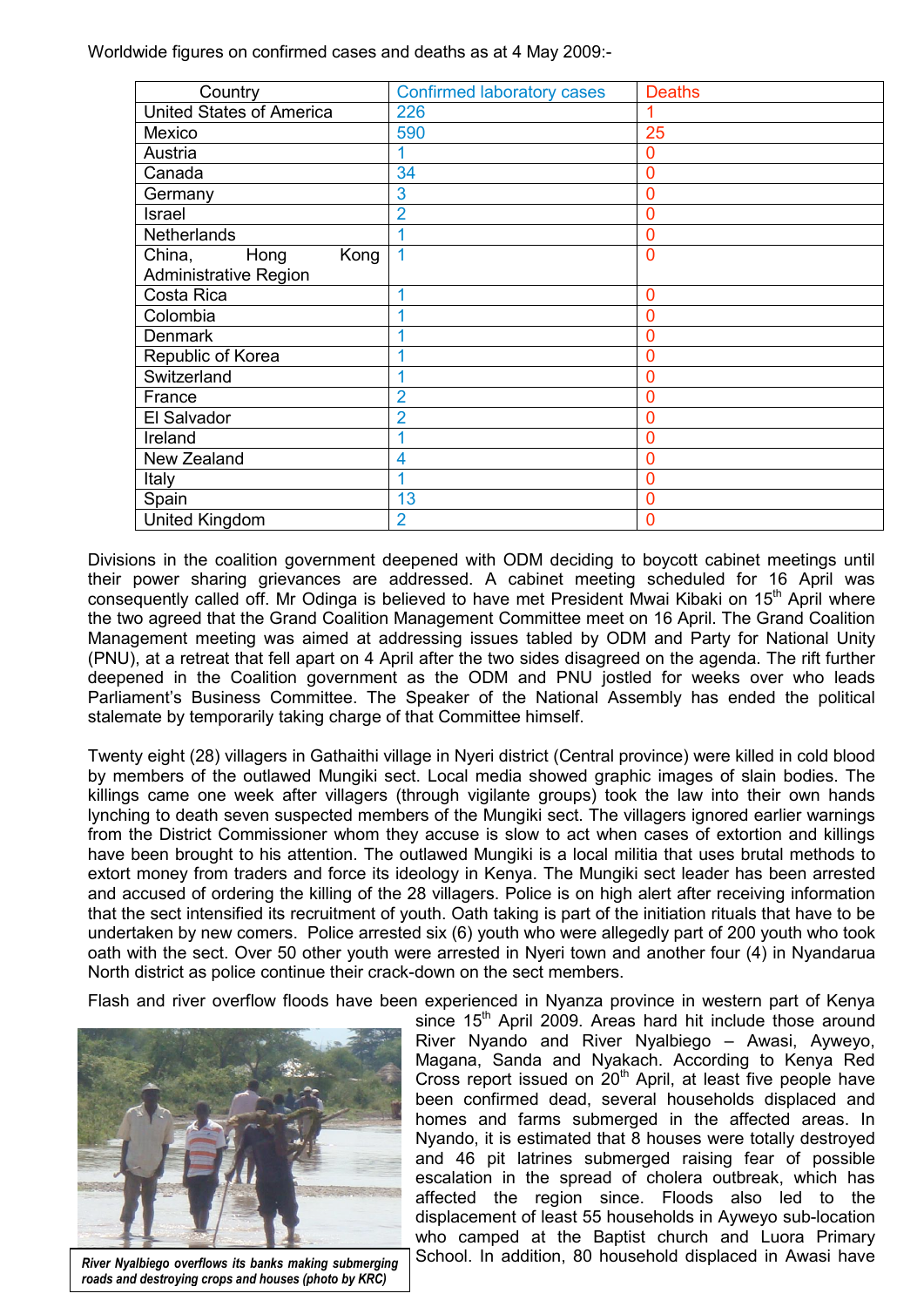moved to Oriedo church and Gerliech School in search of shelter. The District Commissioner in Eldoret held an Inter-Agency meeting on 23 April to discuss response and follow up actions to activities already started by the Kenya Red Cross Society.

OCHA Donor Support Group arrived in Kenya on 23<sup>th</sup> April on a 7- Day mission to assess OCHA's role, responsibilities and performance in the Horn of Africa (Kenya, Somalia and Ethiopia), looking in particular at the level of implementation of the Humanitarian Reform (including pooled funds, HC Strengthening system and the cluster approach). The mission also looked at the impact of the combination of drought, volatile food prices and conflict on the humanitarian situation in the region. The donors visited Nakuru and Moyale on 25th and 29<sup>th</sup> April respectively. In Nakuru, the mission paid a courtesy call to the Rift Valley Provincial Commissioner and District Commissioner (DC); met South and North Rift Inter-Agency team who gave an overview of the operations in response to the post election crisis and other emergencies in the region; and visited the pipeline relocation site in Nakuru, where around 1200 families (with an estimated 6,000 persons) pooled financial resources and bought 16 acres of land in Nakuru pipeline area. In Moyale, the donors took a conducted tour of cholera and malnutrition wards at the Moyale District Hospital. Doctors briefed the mission on case managemnent, surveillance and challenges. The donors also visited pastoralist drop-outs displaced in Watiti village from communities around the greater Wajir (Wahir north, east, south and east). The pastoralists have converged at the small village where they seek better access to pasture and water as drought conditions affect their places of origin.

In light of the escalating humanitarian needs on several fronts in Kenya, the Humanitarian Coordinator has put in an application for a CERF grant totalling US \$8,610,238. The Grant is aimed at addressing the following areas: -

- Response to the cholera outbreak where more than 2,600 cases have been reported and 58  $\bullet$ deaths recorded in the past 2 months. The epicentre of the current outbreak is in northern Kenya along the border with Ethiopia where an outbreak of Acute Watery Diarrhoea has also been reported,
- Response to acute malnutrition as a result of the escalating food insecurity and continued  $\bullet$ increase in food prices. The delayed onset of the rains is also having a dramatic effect on food security and vulnerability,
- The unavailability of cereals in Kenya has had a dramatic impact on already critical food  $\bullet$ insecurity. Funding streams have dried up and for several months, there has been a scarcity of maize on the markets. Ration cuts were introduced in February for these reasons and this looks set to continue and worsen if funds are not availed urgently for the Emergency Operation,
- The refugee situation in Dadaab has surpassed critical thresholds and while negotiations for additional space continue with the Government of Kenya, the refugee influx from Somalia has not abated. While CERF funds have already been availed to the Dadaab programme this year, the needs are acute and additional assistance is necessary.

The month of April continues to record an increase in the number of reported killings that are related to conflicts taking place in pastoral areas. As of 20 April 2009, nineteen deaths had been reported. This brings the cumulative number of deaths reported since January to 77. Those dead include two police officers, twelve raiders and five pastoralists. The occurrences took place in the Eastern and Rift Valley Provinces. Tension has been rising in the North Western part of the country which covers Kwanza and Trans-Nzoia districts,



with disputes related to boundaries, water and pasture contributing to an increase in violence. In response to the increase in violence, the GoK supported by various donors and humanitarian actors have launched District Peace Committees to address causes of conflict, peace building and reconciliation.

The Division Peace Committees launched were on 20<sup>th</sup> April 2009 in Solai and Rongai divisions, Nakuru district. The peace committees launched in 9 locations was attended by the Nakuru DC, area Member of Parliament, local councillors, and the public. 200 District Peace Committee from the division level were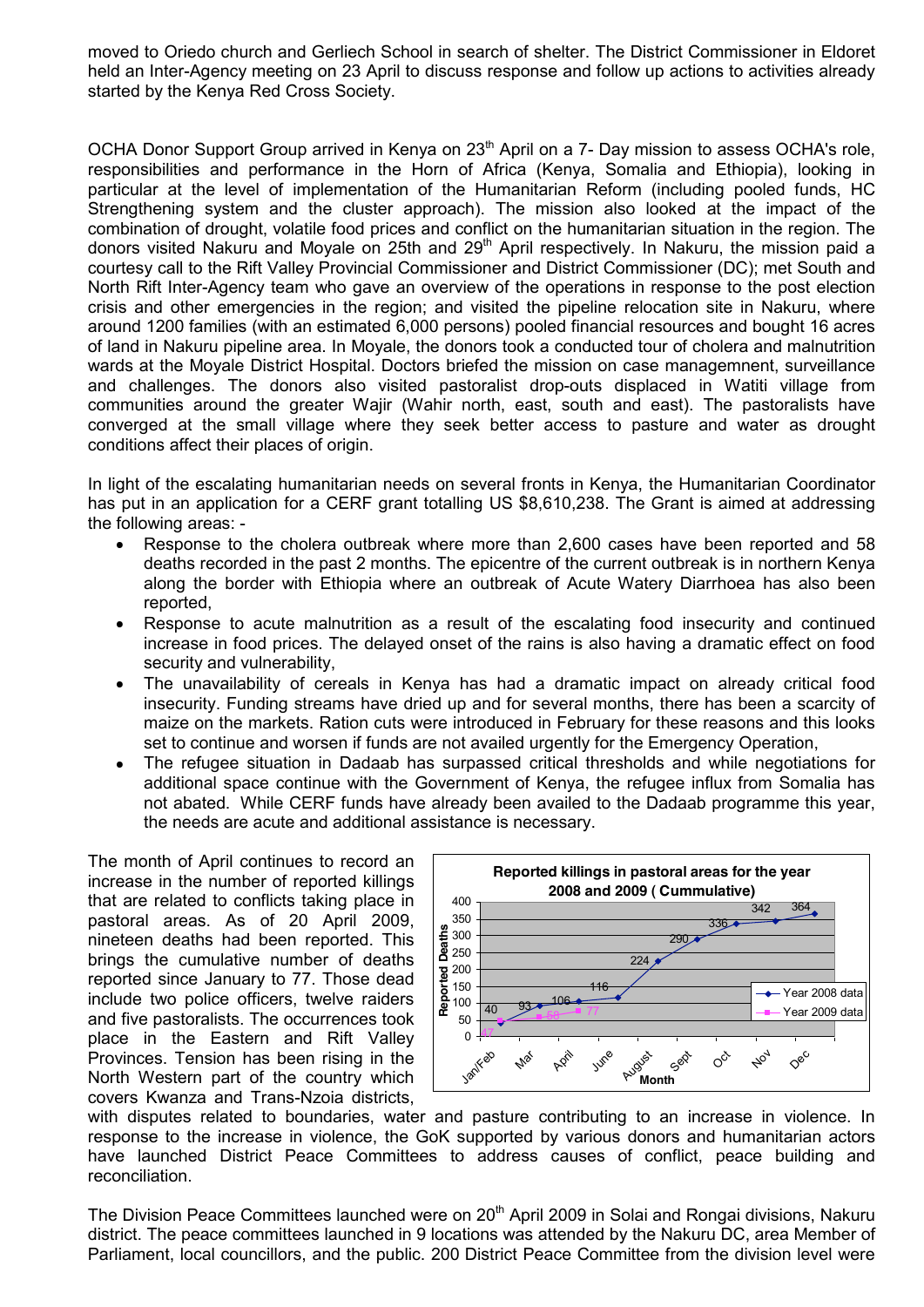awarded certificates for the completion of Peace building training in March 2009.

The Ministry of Youth Affairs and Sports with support from UNDP is currently undertaking a feasibility study in Rift Valley, which is meant to inform the development of an exchange programme targeting the youth population. The exchange programme is envisaged to take place towards the end of May. Youth exchange programmes that involve a variety of actors such as the perpetrators of violence and those involved in conflict and peace building initiatives is a follow-up to some of the recommendations advanced as a means to promoting community integration and reconciliation. Some of the areas visited by the team include Turkana, West Pokot and Kwanza District borders that have seen an escalation of killings in pastoral areas in the past two months. The recent killings at the border areas have been as a result of boundary, pasture and water related disputes. The study is engaging a wide range of actors that include pastoralists, youth groups, religious institutions, local administration and politicians.

### II. **Humanitarian Situation**

### **Food Security**

According to the latest reports by ALRMP - food prices have increased to between 80 – 120% of normal; livestock prices in ASALs are 25% lower than five year-average; water scarcity has led to increase in price from Ksh20/litre to Ksh60/litre. As a result, many families cannot afford buying water thus reducing consumption and increasing hygiene problems leading to increased cases of cholera, as already reported in 20 districts.The worst affected areas by the current food crisis are Mwingi and Kitui districts, where estimated 56 and 44% of the population respectively are classified as high food insecure.

The drought conditions in parts of the eastern province have affected cultivation and livestock, among other consequences. According to the Ministry of State for the Development of Northern Kenya monthly bulletin (March), the livestock body condition for all species deteriorated further during the month with goats and camels being least affected and cattle and sheep worst affected. The situation is being exacerbated by the increased distances to water points and the grazing areas. For example in Garrisa district, the unavailability of good pastoral lands is affecting the market price for cattle as their body conditions deteriorate.



The Danish Refugee Council (DRC) has worked with farmers in Molo to create a cereal bank. Participatory consultations were done together with the community which yielded to a choice of maize to complement the volunteer potatoes that were in the farm. Close monitoring of crop care coupled by training was imperative to ensure a good harvest. At the inception, the idea was to ensure that the community could pool together after harvest some 30 kg of maize that could be sold to ensure that theycommunity- purchase hybrid seeds for the successive seasons, as well as avoid planting first generation crop. After the harvest some farmers have been able to bring some of the yield to the pool. However, due to a good harvest, the farmers have decided to divert from the initial plan of buying hybrid seeds together and resulted to extending a helping hand to the IDPs that never managed to plant last year.

The farmers will thus buy seeds and fertilizer individually to keep the initial plan -which is already in progress. (This is happening in Kuresoi where 576 farmers from Mungetho, Kamuri, Rwangondu, and Temoyetta Ngarua received each 5kg of maize and 25kg fertilizer). So far, the community has received 46.5 bags of 90kg in the cereal bank. A plan on the needy areas to be assisted through DRC with this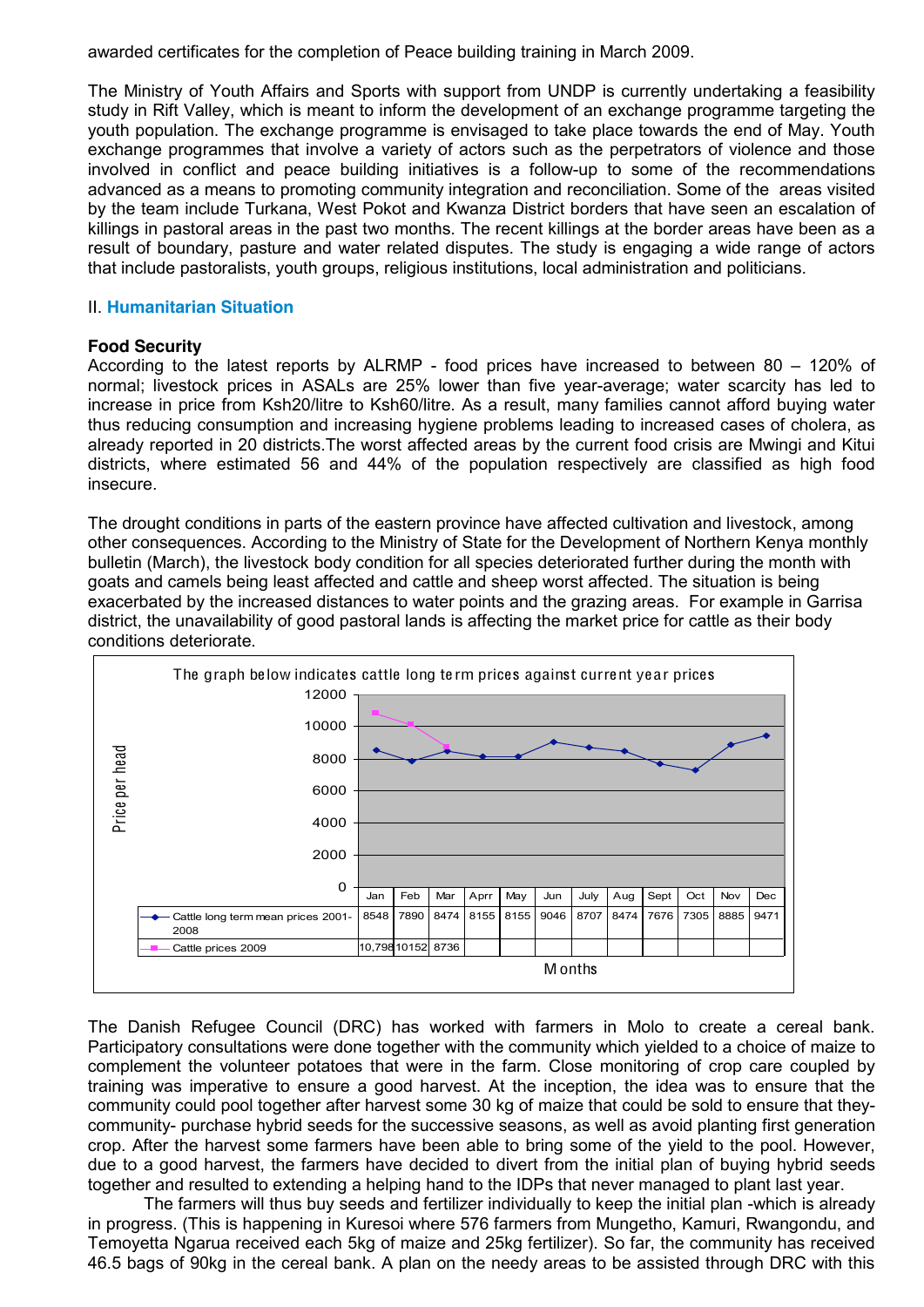produce is on the pipeline. Through a rapid yield assessment done on a sample of 103 respondents, DRC has a sum total of 47,042.9 kg harvest compared to the 514.9kg seeds distributed. On average each farmer harvested 5 bags. This figure could be higher owing to the fact that those farmers whose range of harvest was 7-17 had planted the 5kg while those who planted 3kg due to fear of malicious grazing on land harvested 4.5-5bags.

# **Internally Displaced Persons (IDPs)**

District Administration in Eldoret continued efforts to resettle the remaining IDPs at the ASK camp. The authorities removed 49 unoccupied tents, in an attempt to ascertain the exact number of IDPs in the camp. The action was met with hostility from the IDPs in the camp who alleged to be mistreated and cite lack of food, inadequate shelter and WASH facilities, and other NFIs as main issues. At the same camp, a 43 year old woman died and another collapsed. IDPs alleged it was due to hunger.

In Nakuru, around 205 families who were initially camping outside the DC's office finally moved to a new relocation site in Mbaruk, Lanet division, Nakuru district. The group acquired 3 acres in Mbaruk, Lanet division in Nakuru through their contribution of Kshs. 1000 each (200,000) and a well-wisher who contributed Kshs. 100,000. UNOCHA and UNHCR visited the group on 21<sup>st</sup> April 2009. Most of the people in the group came from Kipkelion, Molo (Salgar, Ndeffo, Total, Mau Summit, Burnt Forest, Kericho and Busia). Major issues noted at the site include lack of shelter (the group have used plastic sheeting in the absence of tents), poor water and sanitation facilities. The group otherwise feels safe in their new community.

# **Health**

The cholera outbreak spread to 20 districts in six out of eight provinces. The first cholera outbreak was reported in December last year. As of 17 April, a total of 2,612 cholera cases have been reported with 58 deaths (C.F.R. = 2.2%) across twenty districts in Kenya. The worst affected areas are Nyanza Province, and districts in North Eastern and Eastern Provinces bordering Ethiopia and along the routes from the Ethiopian border to Isiolo. Poor access to improved water sources and sanitation in affected areas makes cholera prevention and mitigation especially challenging.

# **WASH**

As part of mitigation plans to counter the spread/outbreak of cholera in the long run, World Vision, Action Aid and HWF will make a joint proposal to EU/ECHO for grants on WASH projects in informal settlement areas. Red Cross will act as the team leader to coordinate on cholera issues.

ACF reported that they had set up sentinel sites in Takaba and Banisa where water is also being trucked for their supplementary feeding centres. They are using both private and Ministry of water and Irrigation (MWI) bowsers. The water situation in Mandera West is reported to be very poor.

The WESCOORD group observed during its meeting that drought is almost becoming chronic. The water pans in Eastern Province had dried up and the need of having a stand by borehole is crucial.

- The following agencies reported having received funds from various donors to respond to drought:-
	- $\triangleright$  KRC has received Kshs.30 million for drought response in Makueni.
	- $\triangleright$  WV has received USD 629,000 for Transmara in order to save the Mara River which is a transboundary river catchment and is almost drying up. They will work jointly with WWF and CARE of Tanzania. They have also received USD 190,000 from USAID/Coke.
	- $\triangleright$  Action Aid has received USD 64,000 from their headquarters in UK for boreholes and pans.
	- $\triangleright$  ACF-Kenya has obtained funds from their headquarters amounting to USD 35,000 for nutrition.

# **Disaster Risk Reduction**

River Nzoia water levels are on the rise and have caused some flooding in Budalangi, Bunyala District. Residents are already moving to higher grounds hoping that this year, river Nzoia would not break its banks as is the case every year - OCHA Sub-office, Eldoret took the lead role for Inter-Agency collaboration in putting together the Budalangi Contingency/Preparedness mechanism should the perennial flooding occur this year.

Meanwhile heavy rains destroyed a classroom in Omanyi Primary School in Miwani division, Nyakungru location (Nyando district). People in areas such as Magina, Ayweyo, Migere, Oren and Rae divisions lost livestock, household goods and crops in the fields. An elderly man was struck by lightning, his son badly burnt and his three 3 goats were killed. Evacuation of residents in these areas is going on with a